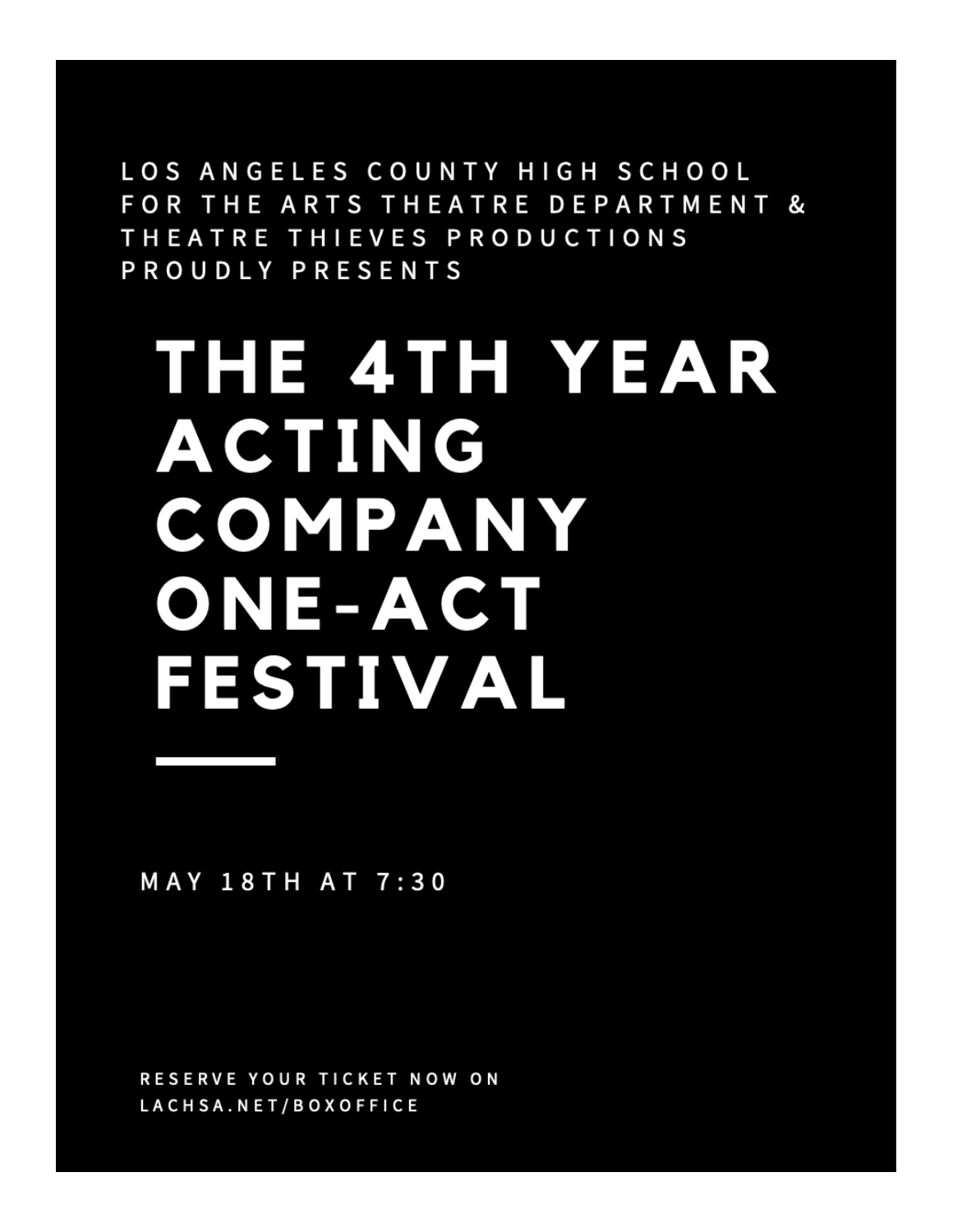# **The 4th Year Acting Company One Act Festival**

May 18th at 7:30 PM

Teacher's note:

This is an impressive group of students. They have gone above and beyond during, quite possibly, the most difficult year of their lives. I couldn't be more proud of every single one of them. This work is inspiring, funny, disturbing, heart-warming, and most importantly, honest. Please enjoy the amazing work these talented students have created.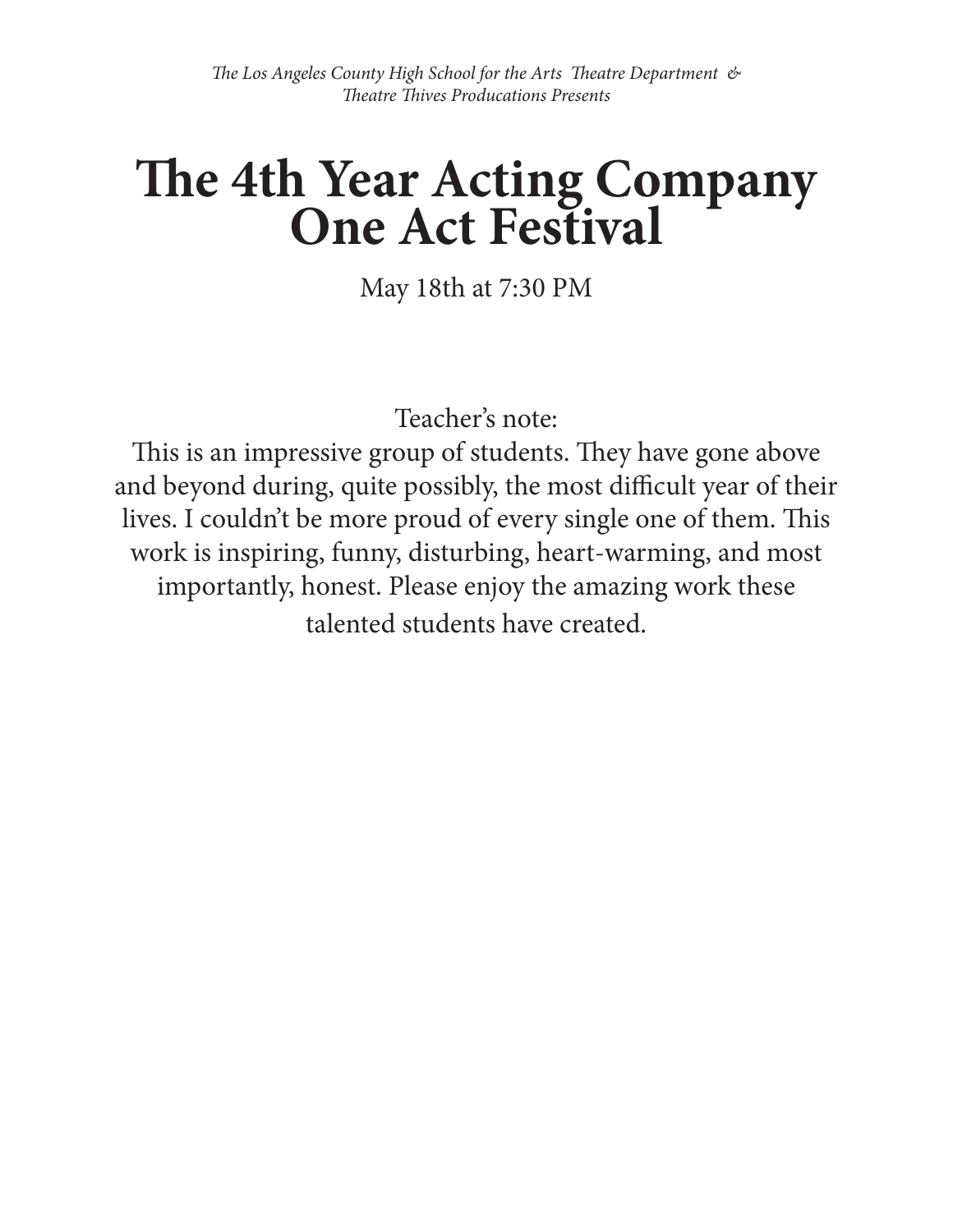# LACHSA Awards Written and Directed by David Garcia & Morgan Collins

# Ratting On Rats Written by Emily Rodriguez Directed by Evan Chiang

# I Wish You Were Mine Written and Directed by Carissa Carlberg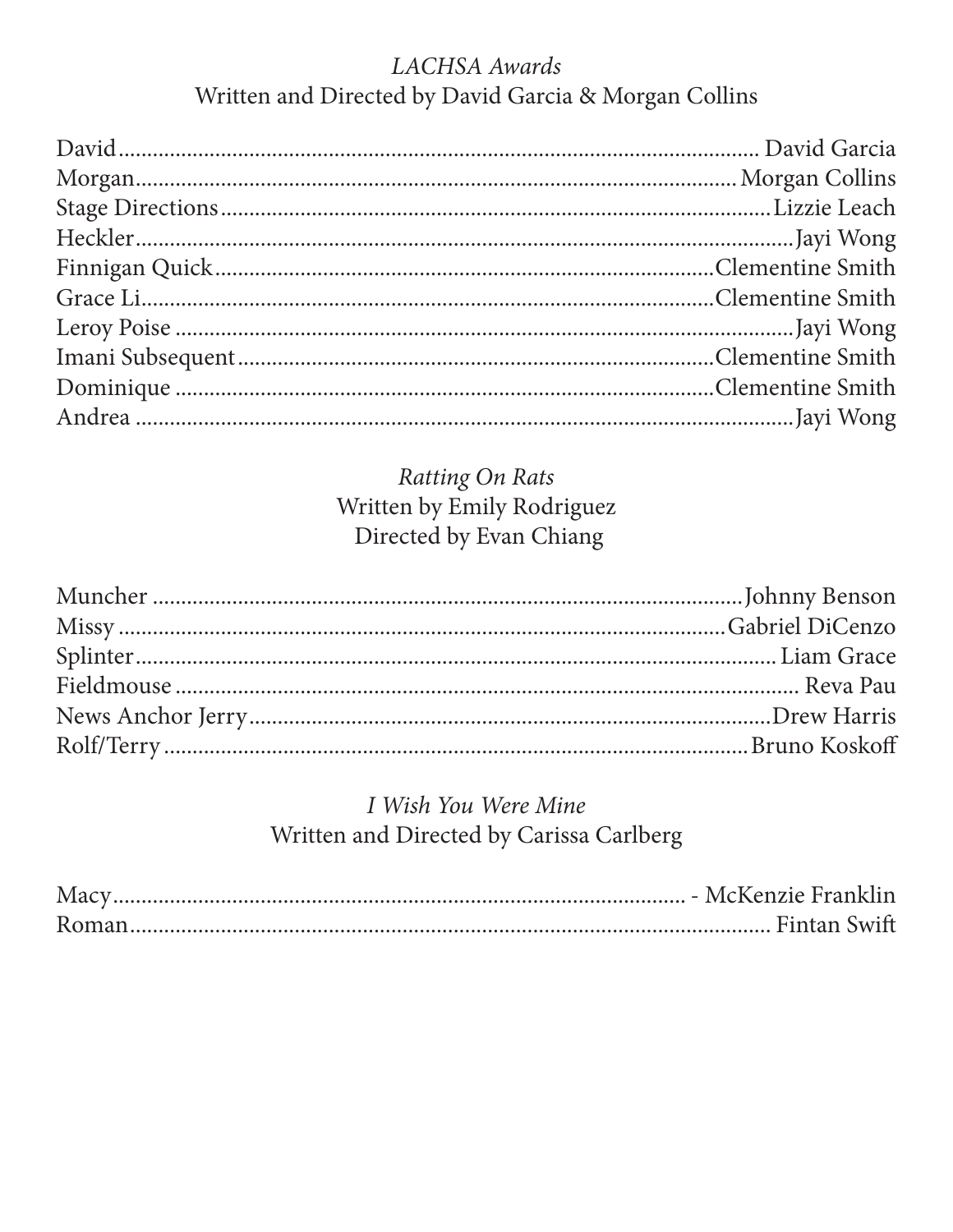| The Man Behind The Screen                   |                 |
|---------------------------------------------|-----------------|
| Written by Haley Alvarado                   |                 |
| Directed by Olivia Martinez-Prado           |                 |
|                                             |                 |
|                                             |                 |
| The Free Throw                              |                 |
| Written and Directed by Jordan Anderson     |                 |
|                                             |                 |
| <b>An Audition</b>                          |                 |
| Written by Emma Rose Maloney                |                 |
| Directed by Max Newman                      |                 |
|                                             |                 |
|                                             |                 |
| An Ode To My Luna                           |                 |
| Written and Directed by Yael Jeshion-Nelson |                 |
|                                             | Mykelah Garner. |
|                                             |                 |
| (Im) perfect, A Musical                     |                 |

Written and Directed by Andrea Tupas and Gloria Aung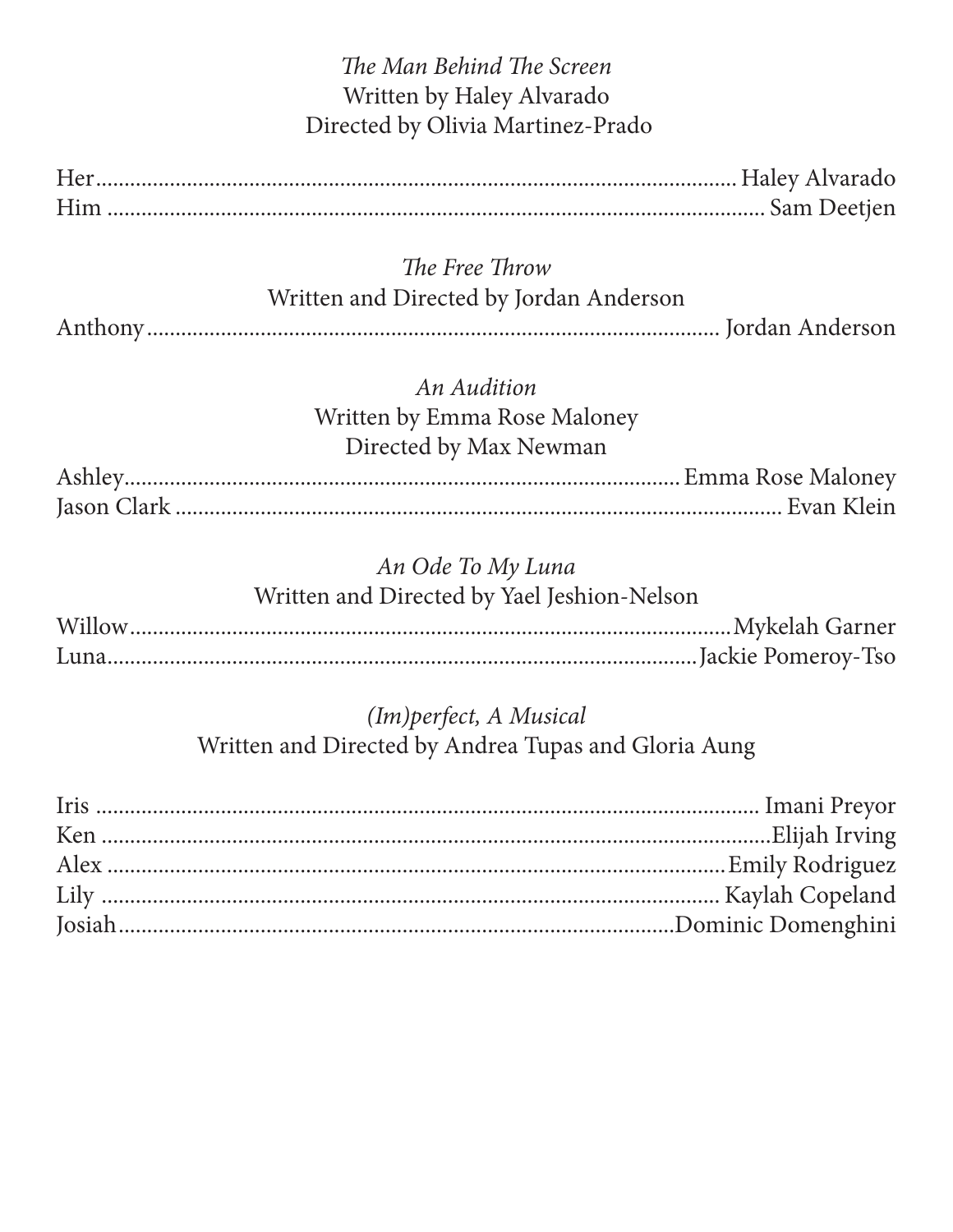# Volkssturm Written and Directed by Max Newman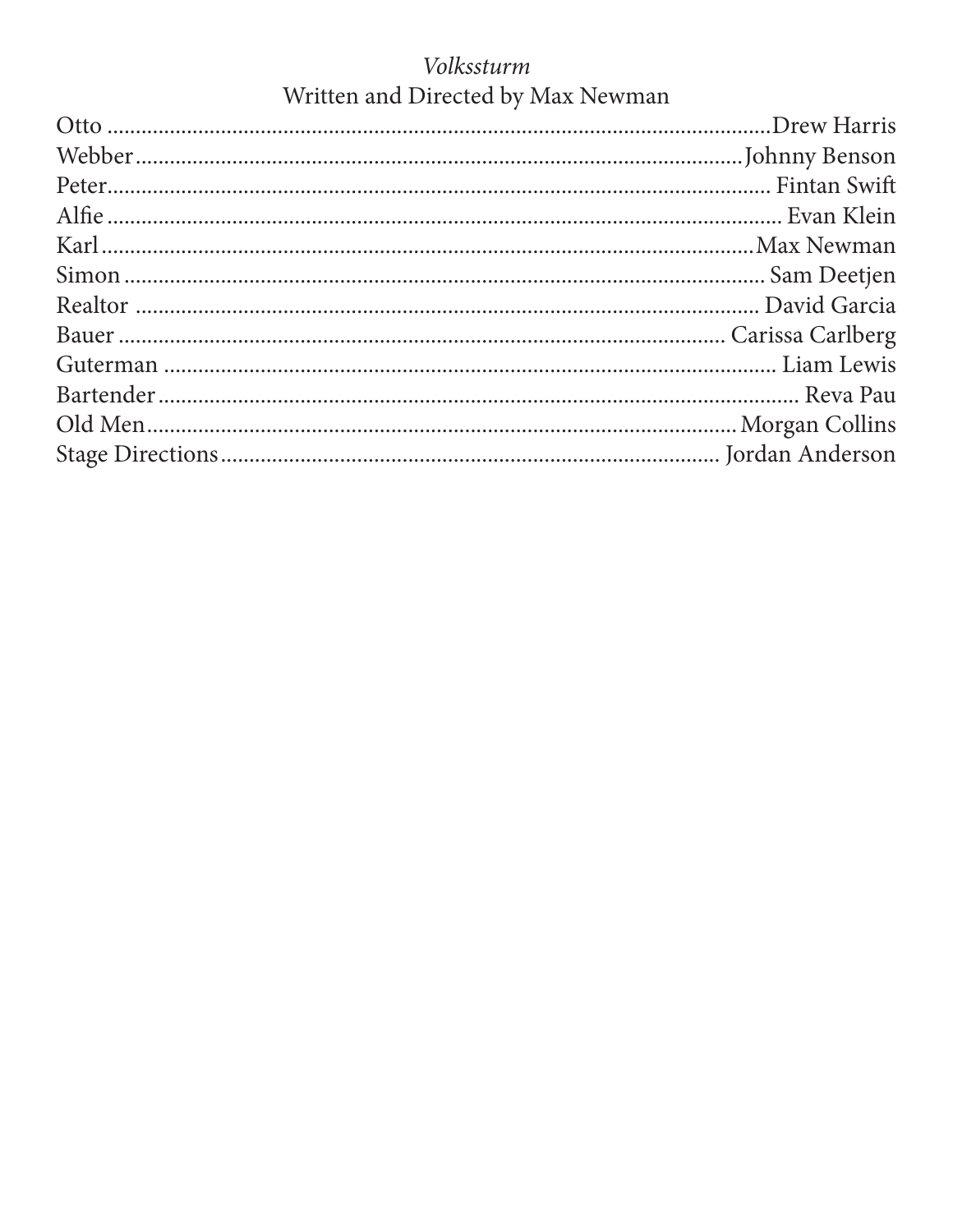### **A SPECIAL THANKS TO**

Lois Hunter Allison Andreas LACHSA Administration The LACHSA Foundation LACHSA Theatre Parents Lorelei McCollough Nick Mizrahi & LACHSA Tech LA County Board of Supervisors BCM Foundation Well Why Not Foundation William C. Bannerman Foundation Ralph M. Parsons Foundation California Arts Council